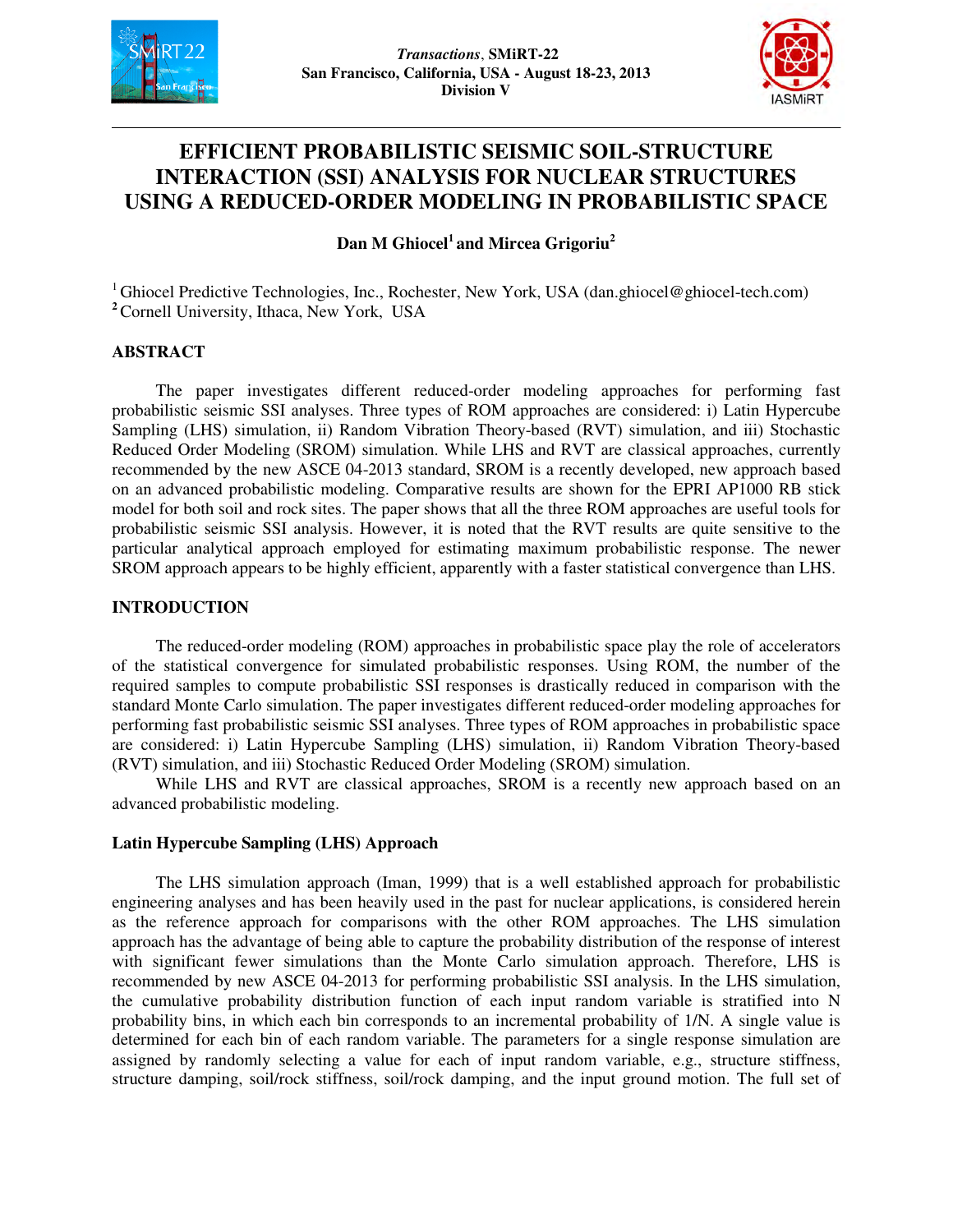LHS simulations is assembled by repeating this sampling process, without replacement, a total of N times until the values in all probability bins are exhausted.

#### **Random Vibration Theory (RVT) Approach**

The random vibration theory (RVT) approach uses the analytical relationship between the power spectral density functions and the response spectra. The RVT approach is based on the linear random vibration theory applicable to linear time-invariant dynamic systems excited by Gaussian processes. For such systems, the dynamic responses are also Gaussian processes.

The RVT approach is applied in conjunction with the SSI methodology based on complex frequency approach were the input and outputs are defined in frequency domain by acceleration power spectral density functions that are associated to acceleration response spectra. RVT can be used for either deterministic or probabilistic SSI analysis. The advantage of RVT is its simplicity, since it does not need to use acceleration time histories.

Assuming that the seismic input and SSI response motions are realizations of Gaussian processes, the RVT approach computes directly the in-structure response spectra (ISRS) from the power spectral density (PSD) functions of the SSI response motions. To compute ISRS from PSD, the maximum of the stochastic response is determined by solving the "first-passage problem" for Gaussian processes. The "first passage problem" consists of computing the maximum value of the stochastic response for a given motion duration, T. The motion duration T should correspond to the stationary, intense part of the motion that can be defined as the time for the accumulated energy of the input motion to increase from 5% to 75% of its total energy (Arias Intensity).

To compute the mean maximum response,  $\overline{X}_{\text{max}}$ , the response peak factor *p* and the standard

deviation  $\sigma_X$  of the process *X* need to be determined. Then, mean maximum response is computed simply

$$
\overline{X}_{\text{max}} = p\sigma_X \tag{1}
$$

where  $\sigma_X^2 = \int_{-\infty}^{\infty} S_X(\omega) d\omega$  $\sigma_x^2 = \int_{-\infty}^{\infty} S_x(\omega) d\omega$  in which  $S_x(\omega)$  is the PSD of the stochastic response. Similarly, using a peak

factor *q*, the standard deviation of the maximum response  $\sigma_{X_{\text{max}}}$  can be computed by

$$
\sigma_{X_{\text{max}}} = q \sigma_X \tag{2}
$$

Herein, different analytical formulations are used to compute the response peak factors:

1) *MK-UK Approach*: Maharaj Kaul-Unruh-Kana formulation for the probabilistic maximum response peak factor given the probability of non-exceedance *P* (Unruh and Kana, 1981):

$$
p = \left[ -2\ln\left(\left(-\frac{\pi}{\omega_0 T}\right)\ln(P)\right) \right]^{1/2} \tag{3}
$$

where  $\omega_0$  is the circular frequency of interest for maximum response computation.

It should be noted that the MK-UK formulation provides directly the probability-level maximum response for a given non-exceedance probability *P*.

*2) AD Approach*: Alan Davenport formulation (AD) for the maximum response statistical moment peak factors (Davenport, 1964):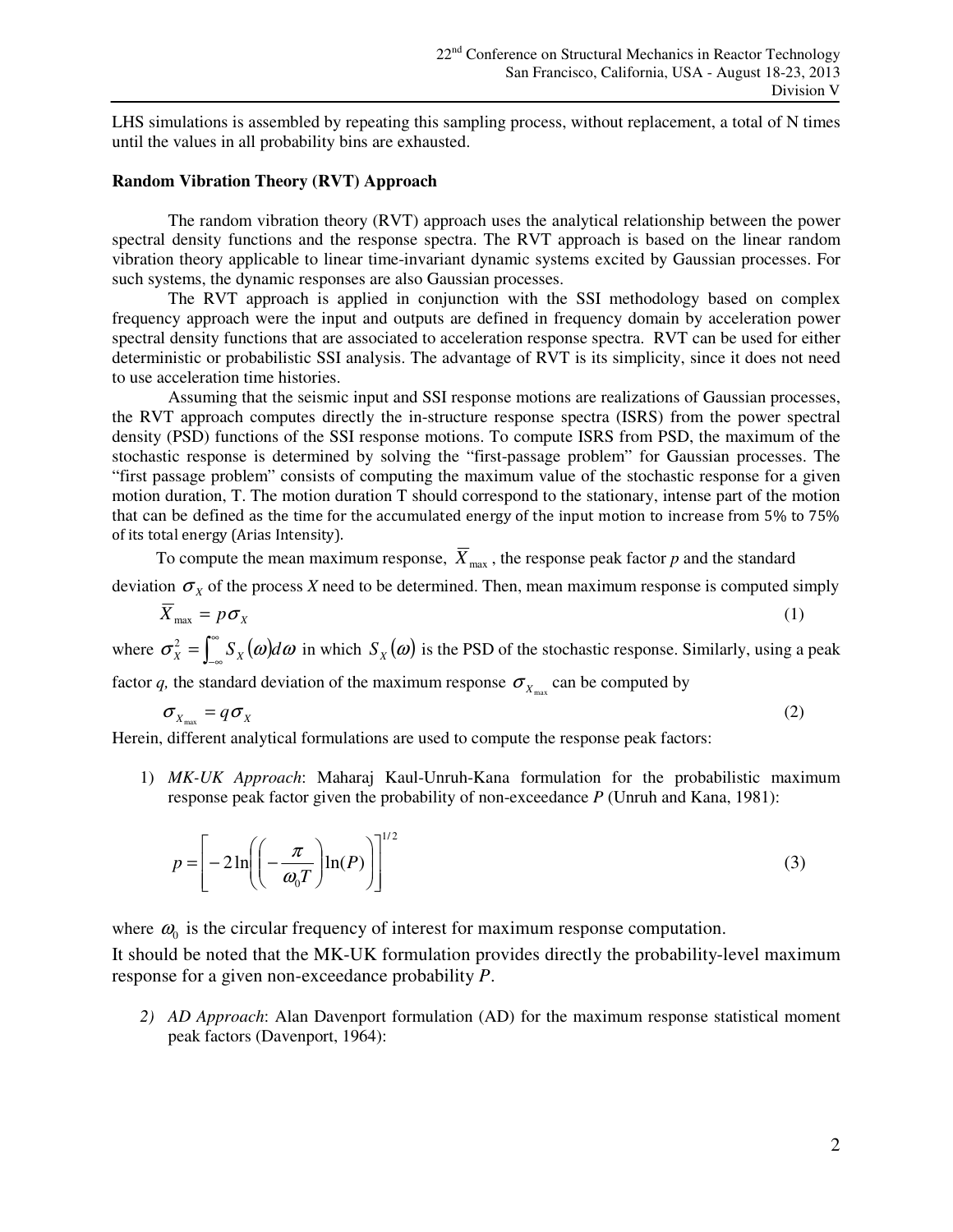$$
p = \sqrt{2\ln(V_0 T)} + \frac{0.5772}{\sqrt{2\ln(V_0 T)}}
$$
\n(4)

$$
q = \frac{1.2}{\sqrt{2\ln(v_0 T)}} - \frac{5.4}{[13 + (2\ln(v_0 T))^{3.2}]}
$$
\n(5)

where the mean crossing rate is defined by 2  $\alpha_0 = \frac{1}{2} \sqrt{\frac{\lambda_0}{2}}$ 1 λ λ  $v_0 = \frac{1}{\pi} \sqrt{\frac{\lambda_0}{\lambda_0}}$  in which  $\lambda_0 = \sigma_x^2 = \int_{-\infty}^{\infty} S_x(\omega) dx$  $\sigma_X^2 = \int_{-\infty}^{\infty} S_X(\omega) d\omega$  and

$$
\lambda_2 = \sigma_{\dot{x}}^2 = \int_{-\infty}^{\infty} \omega^2 S_x(\omega) d\omega.
$$

3) Alan Davenport formulation (AD-DK) for maximum response statistical moment peak factors including Der Kiureghian's correction for motion frequency content (Igusa and Der Kiureghian, 1983):

$$
p = \sqrt{2\ln(V_e)} + \frac{0.5772}{\sqrt{2\ln(V_e)}}\tag{6}
$$

$$
q = \frac{1.2}{\sqrt{2\ln(\nu_e T)}} - \frac{5.4}{[13 + (2\ln(\nu_e T))^{3.2}]}
$$
(7)

where 
$$
\mathbf{v}_{e} \mathbf{T} = \begin{cases} \max(2.1, 2\delta \mathbf{v}_{0} \mathbf{T}) & ; 0 < \delta \le 0.1 \\ (1.63 \delta^{0.45} - 0.38) \mathbf{v}_{0} \mathbf{T} & ; 0.1 < \delta < 0.69 \\ \mathbf{v}_{0} \mathbf{T} & ; 0.69 \le \delta < 1 \end{cases}
$$
 (8)

in which the frequency content shape factor is 2 1  $0^{\prime}$ <sup> $\prime$ </sup>2 1  $\delta = \sqrt{1 - \frac{\lambda}{2}}$  $\frac{\lambda_1^2}{\lambda_0 \lambda_2}$  in which  $\lambda_1 = \int_{-\infty}^{\infty} \omega S_X(\omega) d\omega$  $\int_{-\infty}^{\infty}$  *aS* <sub>x</sub> (*ω*)*d ω* 

Replacing the equations 4 and 5 of the AD approach, or the equations 6 and 7 of the AD-DK approach in the equations 1 and 2, the first two statistical moments of the maximum response can be computed. Then, to compute probability-level responses for a given non-exceedance probability can be computed using Gumbel or Lognormal distribution. Herein a Lognormal distribution was considered.

The RVT approach has the advantage that for performing probabilistic seismic analysis of a deterministic system using a single simulation analysis rather than a set of randomized simulation analyses. This reduces the probabilistic space of the seismic input variations to a deterministic value for which only a single value simulation is sufficient. If the system has stochastic properties, structural stiffness and damping, and/or soil layer stiffness and damping are random variables, then, RVT could be used in the context of LHS simulations to replace the simulation results for a set of random seismic inputs by a single expected value. This provides a significant probabilistic space reduction and accelerates statistical convergence of the simulated SSI results.

#### **Stochastic Reduced-Order Modeling (SROM) Approach**

The SROM approach is a recently developed approach (Grigoriu, 2012) for performing fast and accurate probabilistic finite-element analyses. The SROM approach accounts for uncertainties in seismic input, structural model and the soil deposit. The SROM approach appears to be extremely fast since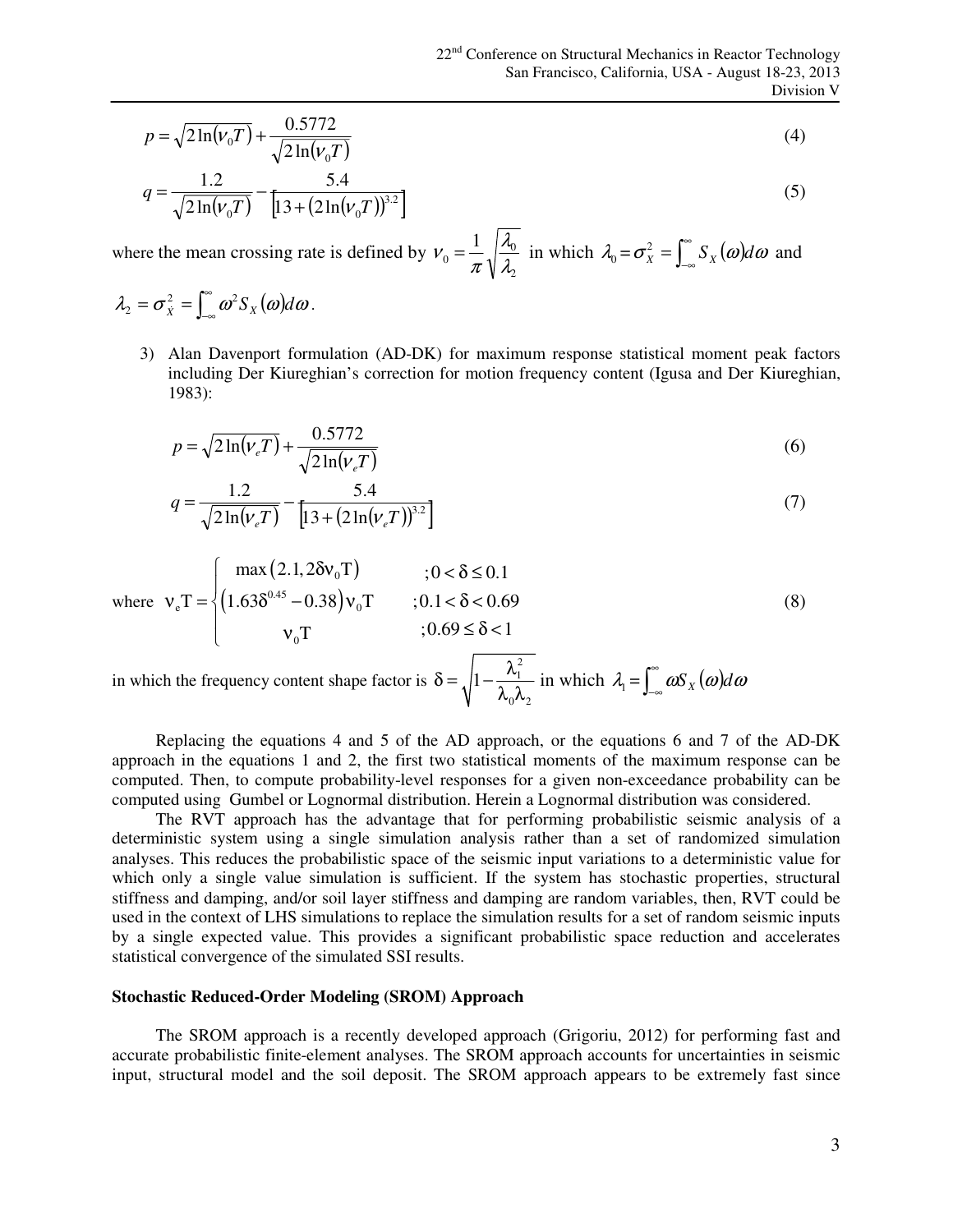apparently requires a fraction of the computational effort amount required by Monte Carlo simulation, and potentially even LHS simulation in high-dimensional probabilistic spaces.



Figure 1 Illustrative Application of SROM to A Skewed Joint Input PDF

The SROM approach combines features of the smart Monte Carlo simulation, in the sense that it uses a relatively small number of samples  $z_k$  to characterize the input random vector *Z* in an optimal manner and the point collocation method, in the sense that it interpolates between deterministic responses  $u_K$  corresponding to  $z_K$ . The SROM approach approximates the response surface based on  $u_K$  mappings defined over the Voronoi cells centered on  $z<sub>K</sub>$ . An application of the SROM approach to a bivariate vector Z using only 20 deterministic samples  $z<sub>K</sub>$  is shown in Figure 1. The left and right panels in the figure show the density of *Z* and the simulated stochastic tessellation cells centered on the samples  $z<sub>K</sub>$ .

# **CASE STUDIES AND COMPARATIVE RESULTS**

The EPRI AP1000 RB complex SSI model was used for a deep soil site ( $Vs = 1,000$  fps) and a rock site (Vs=6,000 fps). The probabilistic seismic inputs were defined by site-specific GRS with random spectral amplitude variations (Ghiocel and Stoyanov, 2013). The Vs and Damping soil profiles were modeled by random fields with specific statistical variation and spatial correlation structure with depth (Ghiocel and Stoyanov, 2013). No random variability was assumed for structural properties. The reference results were obtained using 100 LHS simulations for probabilistic SSI analysis.

 Figures 2 and 3 show a comparison between 100 LHS simulation results and RVT results using different analytical approaches for computing the maximum responses, namely MK-UK, AD and AD-DK. The LHS reference results are denoted in the plot legends by "Time Domain". The RVT approach was applied assuming i) a single shape of the mean GRS input and ii) 100 randomized spectral shapes of GRS input.

 For the mean ISRS shown in the left plots, all analytical variants of the RVT approach appear to provide reasonable results for both soil and rock sites. The MK-UK and AD approaches perform the best, while the AD-DK approach that is supposed to be better than the AD approach, is sometimes too high, sometimes too low when compared with the reference "Time Domain" results based on 100 LHS simulations. It should be noted that the use of 1 or 100 GRS shape simulations has a negligible effect on the computed mean ISRS.

 For the 84% probability ISRS shown in the right plots, some analytical variants of the RVT approach appear to provide reasonable results, but others appear to provide unreasonable results.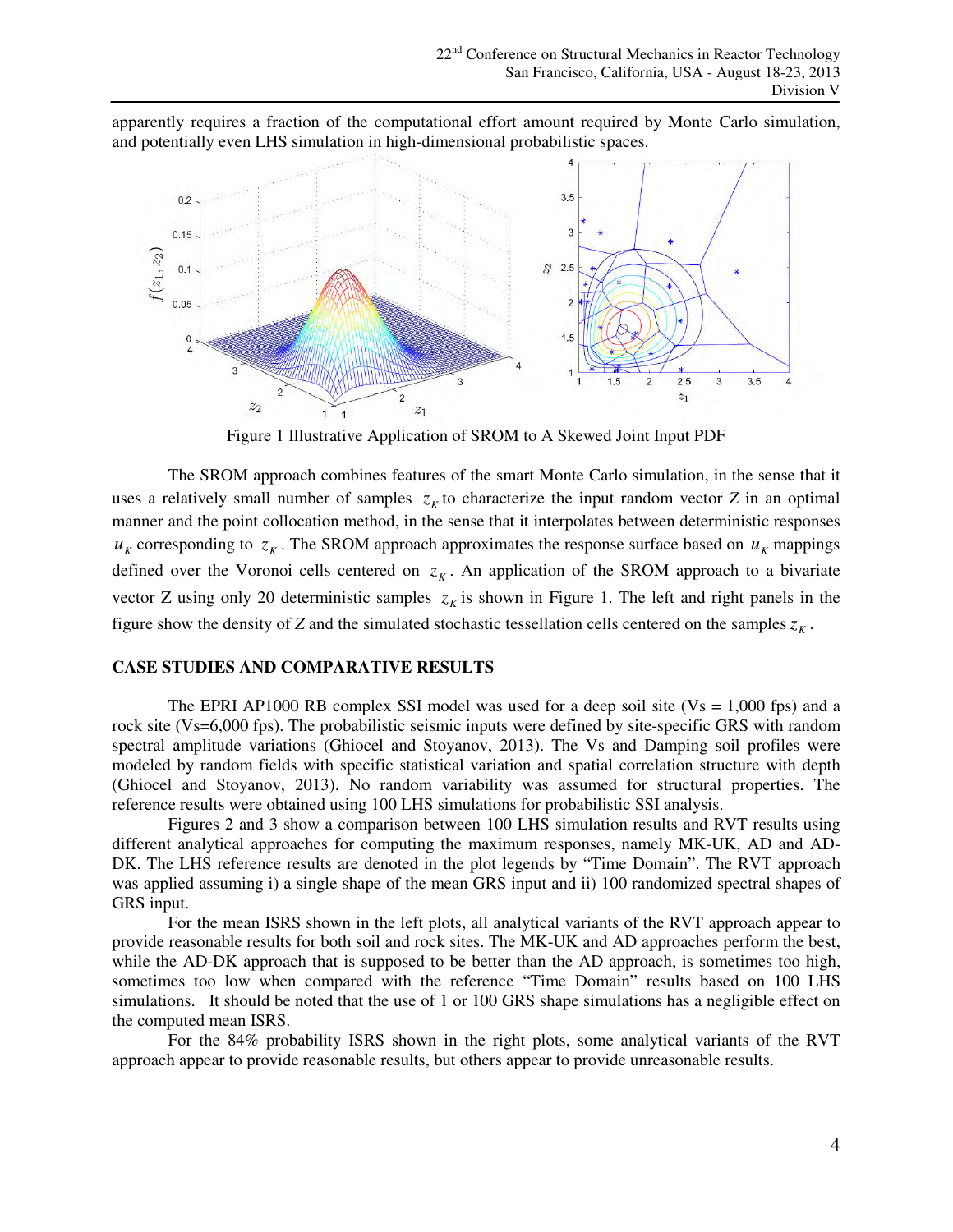22<sup>nd</sup> Conference on Structural Mechanics in Reactor Technology San Francisco, California, USA - August 18-23, 2013 Division V



5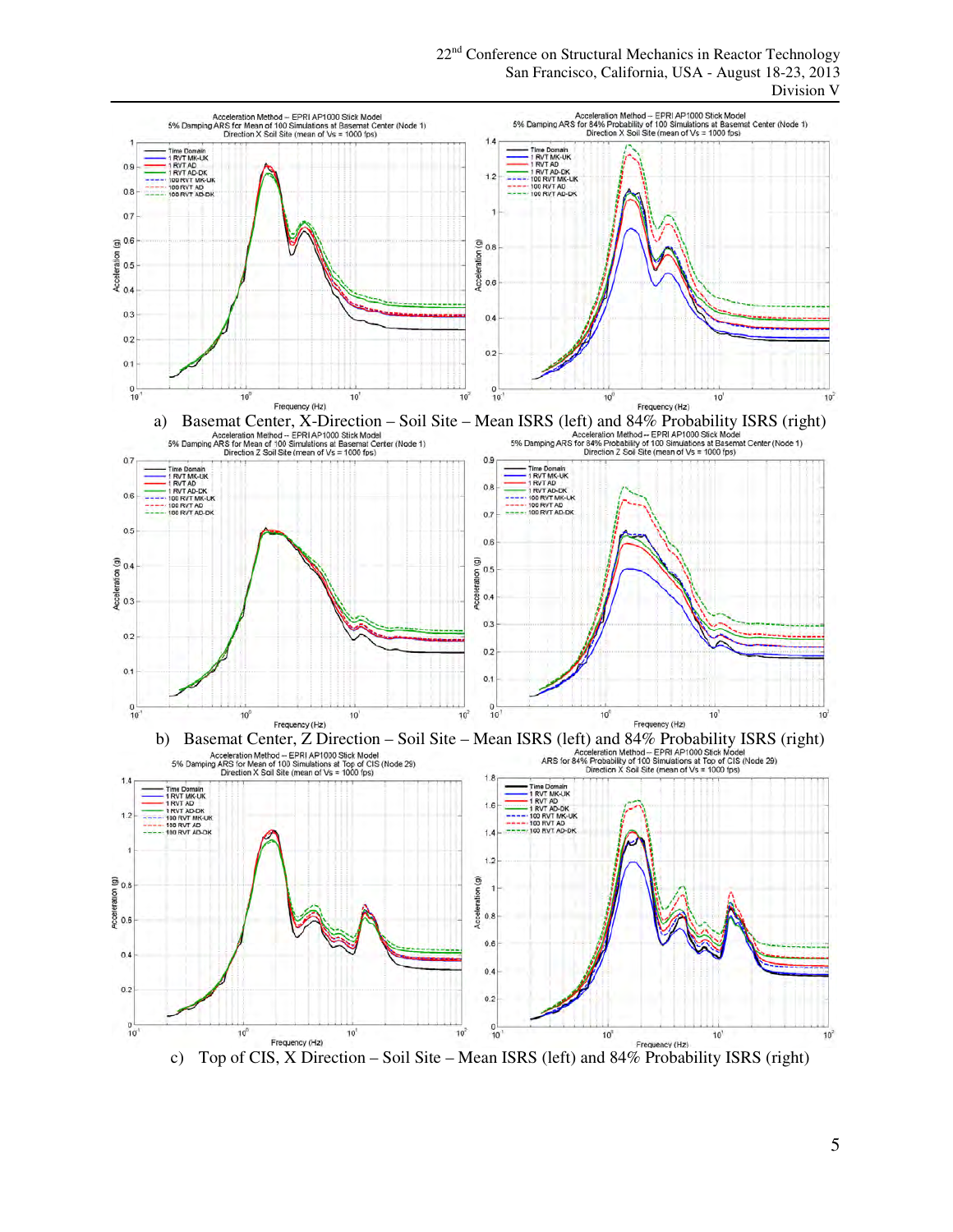



f) Top of SCV, Z Direction – Soil Site – Mean ISRS (left) and 84% Probability ISRS (right) Figure 2 Comparative LHS and RVT Solutions for Mean ISRS (left plots) and 84% Probability-Level ISRS (right plots) for Soil Site (Vs=1,000 fps)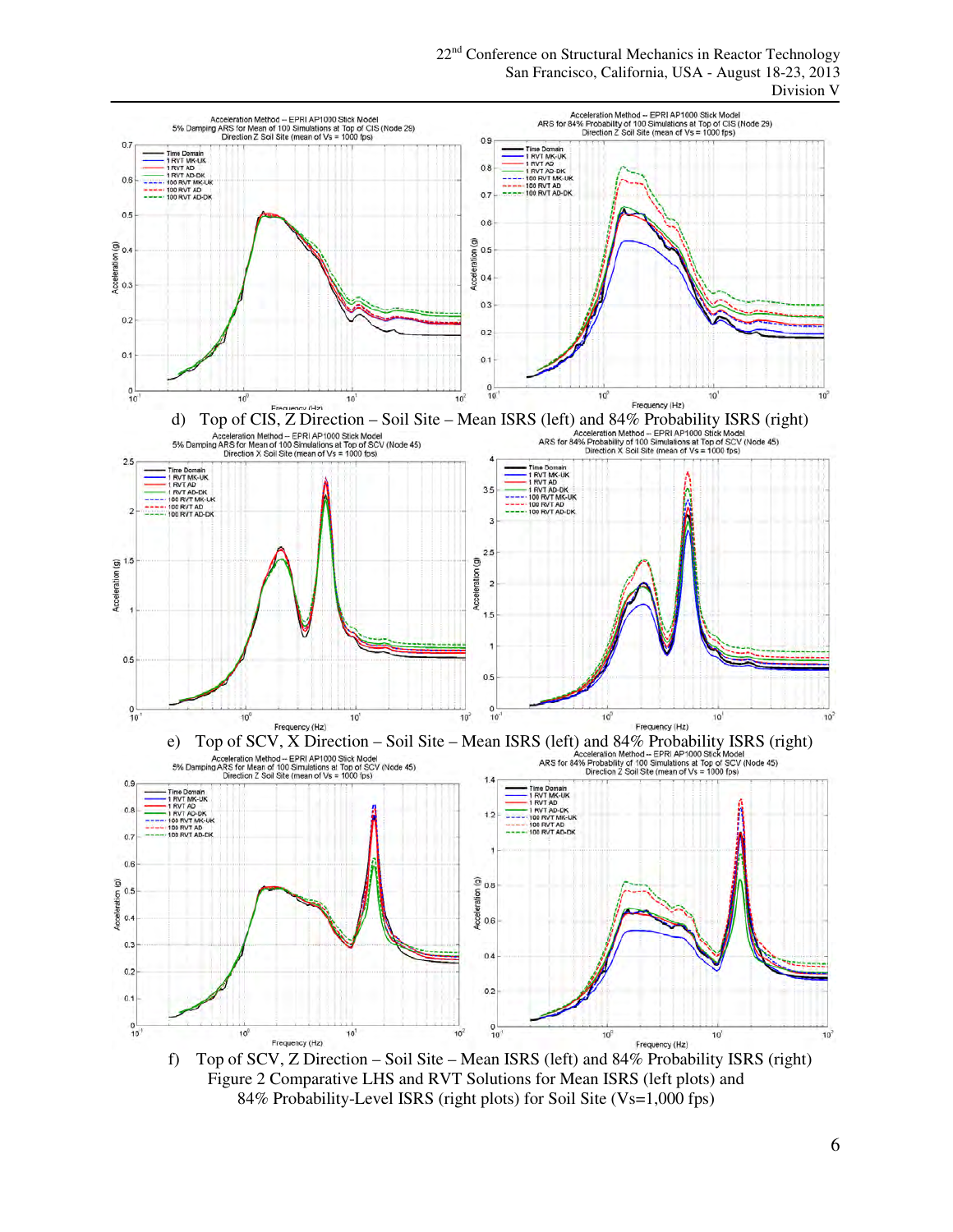22<sup>nd</sup> Conference on Structural Mechanics in Reactor Technology San Francisco, California, USA - August 18-23, 2013 Division V



c) Top of CIS, X Direction – Rock Site – Mean ISRS (left) and 84% Probability ISRS (right)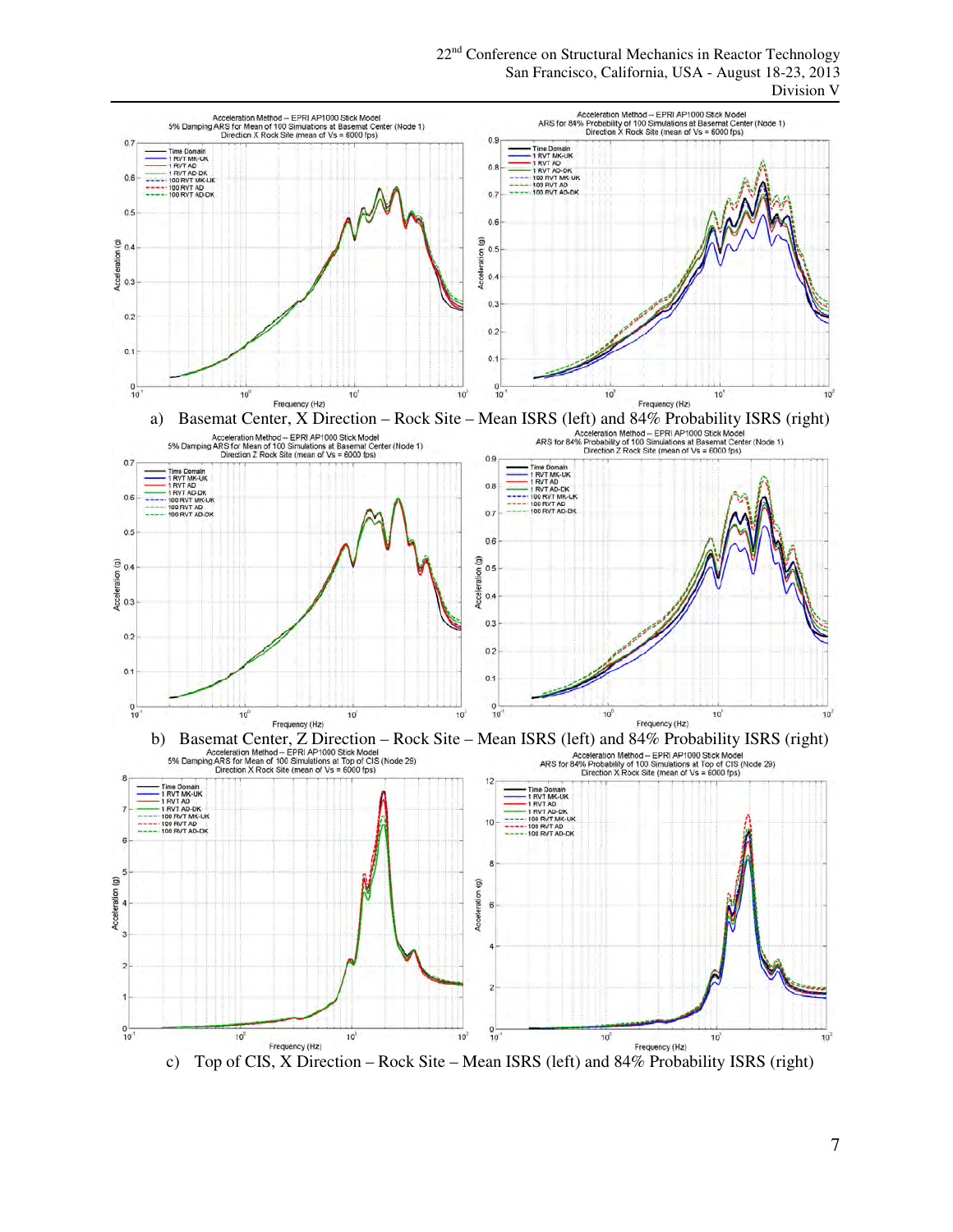22<sup>nd</sup> Conference on Structural Mechanics in Reactor Technology San Francisco, California, USA - August 18-23, 2013 Division V



Figure 3 Comparative LHS and RVT Solutions for Mean ISRS (left plots) and 84% Probability-Level ISRS (right plots) for Rock Site (Vs=6,000 fps)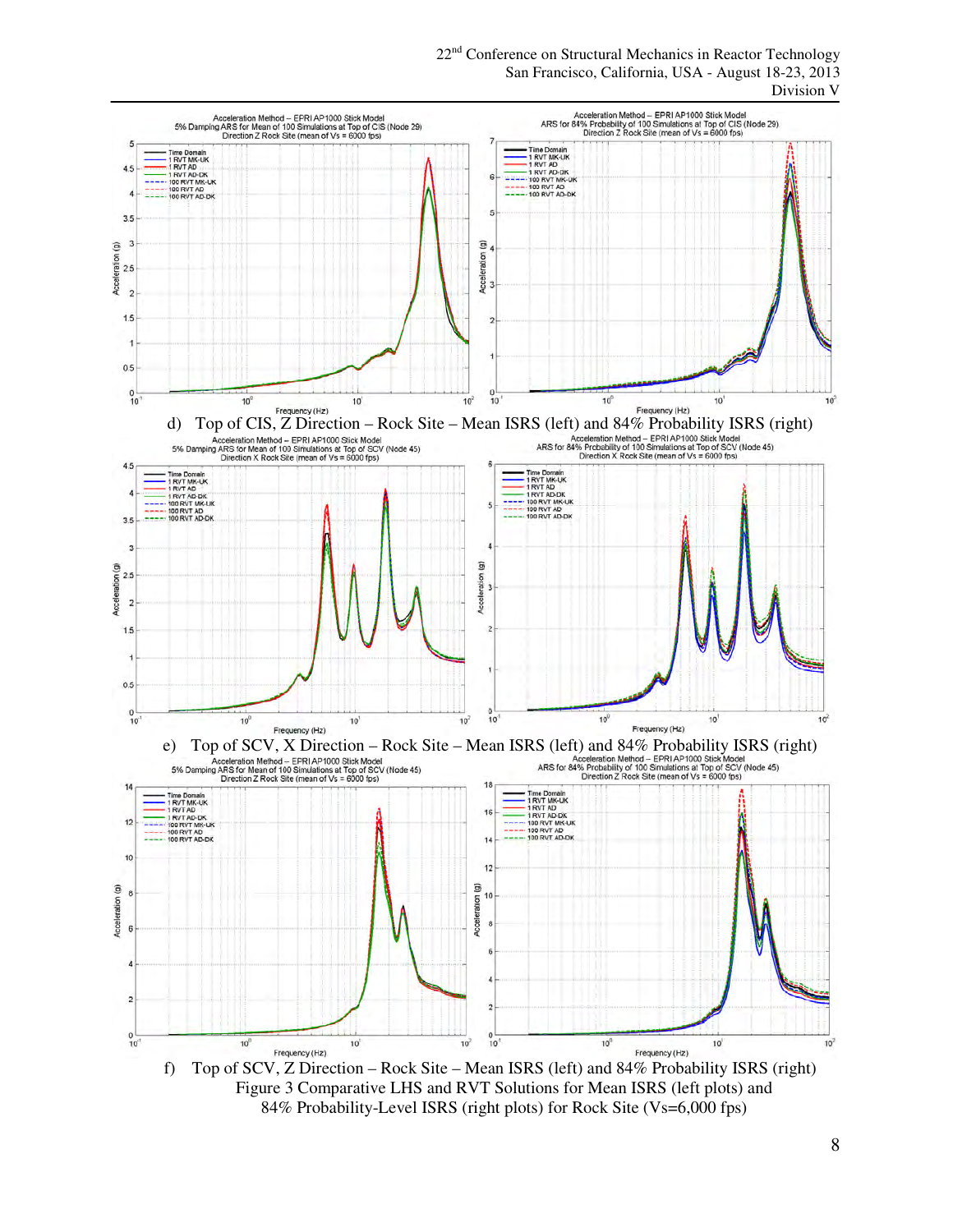The best performance is achieved by the MK-UK approach with 100 GRS random spectral shapes and the AD approach with 1 GRS mean spectral shape. The MK-UK approach with 1 GRS mean shape and the AD-DK approach perform not so well, in several cases providing highly unconservative ISRS.

 Based on the results shown in Figures 2 and 3, the MK-UK approach with 100 GRS shapes and the AD with 1 GRS mean shape are recommended. The AD-DK approach is not recommended since provides, as shown, for several cases significantly unconservative results.

 The above the RVT approach implementations were done using acceleration PSD functions. Alternate approaches based on displacement PSD functions are also provided in the literature (Deng and Ostadan, 2012). However, the use of the displacement PSD functions appears to provide reasonable results only for rock sites, being sometime highly unconservative for soil sites, as shown in Figure 4. It appears the "failure" of the RVT approach based on displacement PSD occurs for ISRS that have multiple dominant spectral peaks, particularly for the highest frequency peaks.



Figure 4 Mean ISRS Computed at Top of CIS for Rock Site (left) and Soil Site (right)

The SROM approach was also investigated for a reduced number of samples. The considered probabilistic inputs were a random scale factor for GRS with a c.o.v of 20%, a pair of negatively correlated random variables for soil Vs and damping with c.o.v. of 20% and 30%, respectively, and a pair of negatively correlated random variable for structural stiffness variation and damping with c.o.v. of 15% and 20%. For LHS these variables were considered with a Lognormal distribution, while for SROM their were considered with a Beta distribution having the same statistical means and coefficients of variation.

Figure 5 shows a comparison between 84% probability ISRS using SROM and LHS simulations for the soil site. The comparison is made for 30 LHS simulations and 15 and 20 SROM simulations. It should be noted that the ISRS computed for only 20 SROM samples are close to the ISRS computed for 30 LHS samples. The ISRS differences are less than 10%. Similar results were also obtained for rock site. It is difficult to conclude based on the limited obtained results, if the SROM simulation approach is more competitive than the LHS simulation approach. Additional investigations are needed for reduced number of samples using both LHS and SROM simulations.

#### **CONCLUSIONS**

 The paper shows that all the three ROM approaches are useful tools for probabilistic seismic SSI analysis. However, it is noted that the RVT results are quite sensitive to the particular analytical approach employed for estimating maximum probabilistic response.

 It should be also noted that for SSI problems involving a larger number of random variables, LHS convergence slows down, so that it may require a much larger number of analyses than SROM.